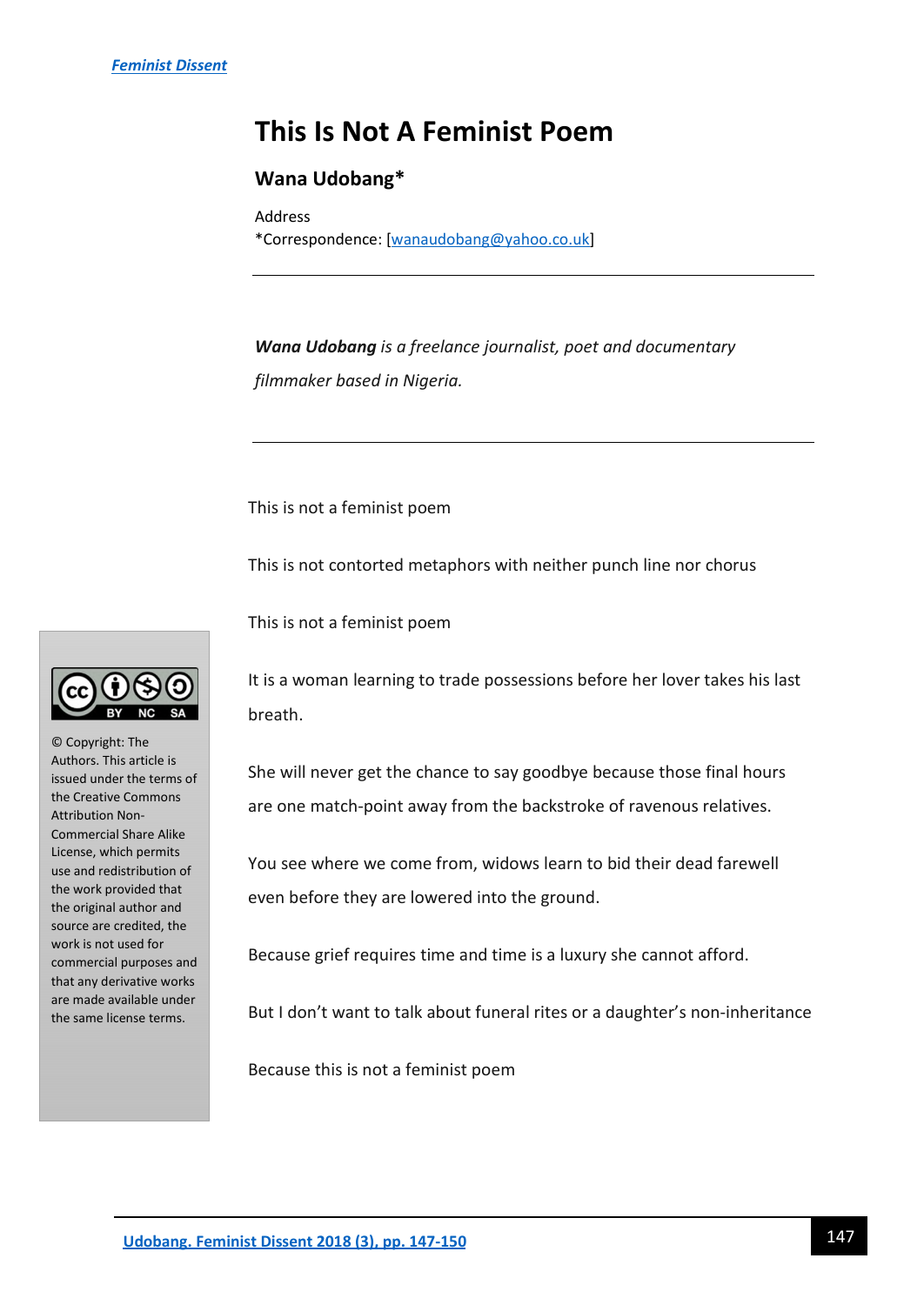It is a thirteen-year-old leaking between her legs. She cannot will her waste to stop because culture demands that babies must birth babies even before they are whole.

This is Mercy, waiting to be fully formed before the doctors can fix her. We exchange broken smiles but mine is crackling with questions and I want to ask, how does a six year old ask to be gang raped for lunch after school?

As she fiddles with the beads of a rosary that crawl around her neck, my lips are too drowsy to ask God why?

But I am trying to not be feminist about this because

This is not a feminist poem

It is the landlord who pays off your father to clench his teeth over choking tears for what his son had done to you.

And your daddy knows that homelessness is too close to home so he washes of your shame with a sponge, dabs your wounds with scripture hoping these words will in turn douse the stench of the breath, erase the handprints that form maps across your skin, and glue together all that is broken of you.

But instead memory has an interesting way of refusing to disappear, so this is how you exist with a tape loop in your head playing over and over again.

I am not here to talk about the kidnap of justice in my country or whom, how and why we have refused to pay her ransom

Because this is not a feminist poem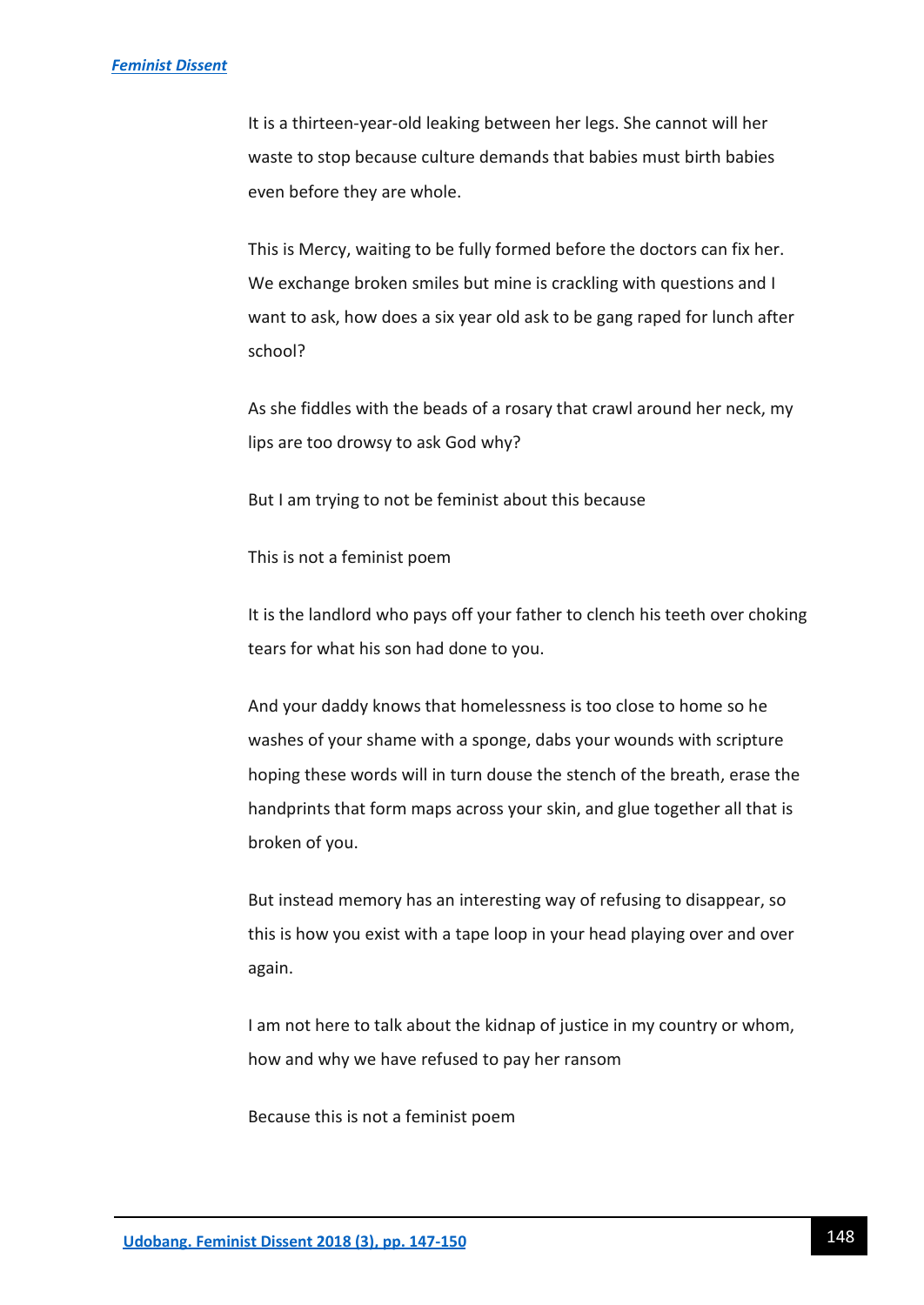It is piercing screams of gaping mouths choking as hands stifle their lungs of ambition

It is men in uniform with bellies swollen from bribe, sworn to protect you but tell you that domestic matters are family matters.

So you drink up your pain till you are full, your throat is parched and yet again you begin to thirst for it yet again.

It is walking around with a womb too hollow to bear an heir that you take in the seeds of betrayal wanting it to pull together the remnants of matrimony. This is what it means to be a real woman.

It is the girls who are sent to school only to come back home knowing that their future is dangling between their bodies and their silence, yet deciding which to betray first

It is those 2 am text messages from your boss' phone that leaves you reminded that you will always lose so you grin, dust it off a shoulder and bear it. You return to your job because this meagre wage pays for your little brother's tuition and your mother's heart medicine.

But this is not a feminist poem

It is acquainting yourself with the normalcy that your body is a minefield, trampled upon by the politics of culture

It is a reminder that you are click, you are bait, you are currency and by virtue of your existence you are only half human never equal, never the same.

It is learning that the heavy medals of your success are meaningless until they are smelted into a ring on your finger

But I told you at the beginning that this is not a feminist poem